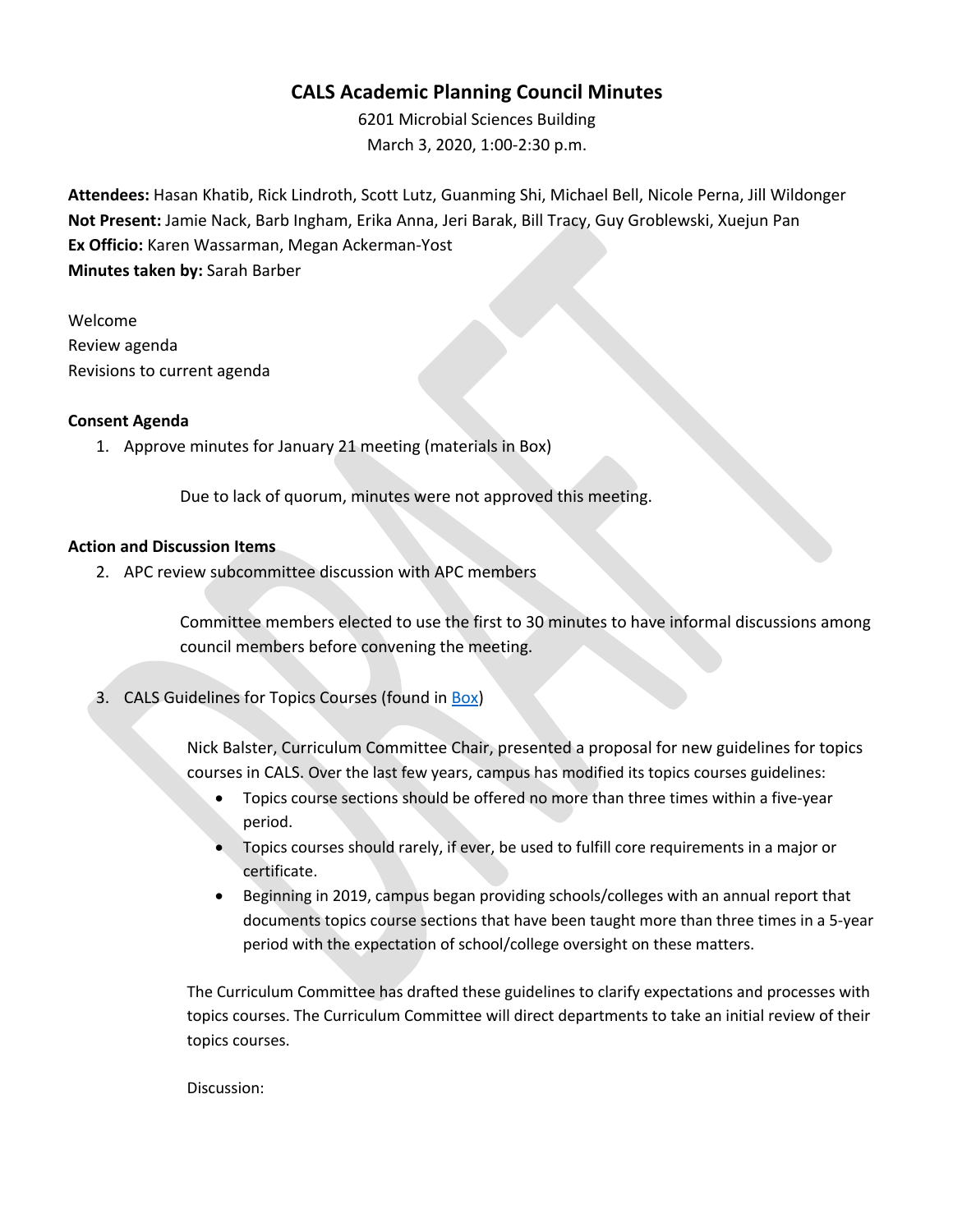- It is a pain to go through the course approval process. It is one reason why people use 375 topics courses.
- Topics courses give new assistant professors an opportunity to develop a new course for a few years.
- More administrative support from Academic Affairs should be provided. It is difficult to fill out the form.
- The process to get a new course is time consuming. Feels like we need to start proposal during the first teaching to be compliant by the third time.

The Committee would like to bring this back for more discussion to focus on the policy and implementation process proposed by CALS Curriculum Committee.

4. LSC Honors in the Major proposal

Dietram Scheufele, Director of Undergraduate Studies, and Tera Wagner Holtz, Student Services Coordinator, from the Life Sciences Communication provided background on the proposal. The LSC Honors in the Major program is being proposed to provide a formalized opportunity for LSC student to dive deeper into the field of evidence-based science communication research via one-on-one and small group interactions with research faculty through honors coursework and an independent research project culminating in a senior honors thesis that will be presented publicly. Program includes 20 credits of coursework plus senior honors thesis credits

• 15 of the 20 credits are in LSC courses. Students must obtain an average of an AB or better for these 15 credits.

### Discussion:

- More than a third of LSC majors double major. Students will not be required to pursue Honors in the Major and can continue to double major in other areas or obtain certificates.
- Students have selected different majors on campus because LSC did not offer Honors in the Major. It is a recruitment tool for major and college.
- Concerns expressed over admission criteria. The admissions criteria is not established by the LSC program. The admission criteria is a college requirement for the Honors Program. A working group will be convened in Fall 2020 to review the Honors Programs in the college.
- APC expressed an interest in having further discussions about Honors programs.
- Support for the proposal expressed by APC members present.

### Motion to accept: Bell/Khatib

Vote: Quorum not met. No vote

### 5. Spitze Land Grant Award – subcommittee recommendation

Hasan Khatib and Michael Bell were on the subcommittee and presented the subcommittee's recommendations. There were exceptional nominations and it was a difficult decision.

All APC members in attendance supported the subcommittee's recommendation.